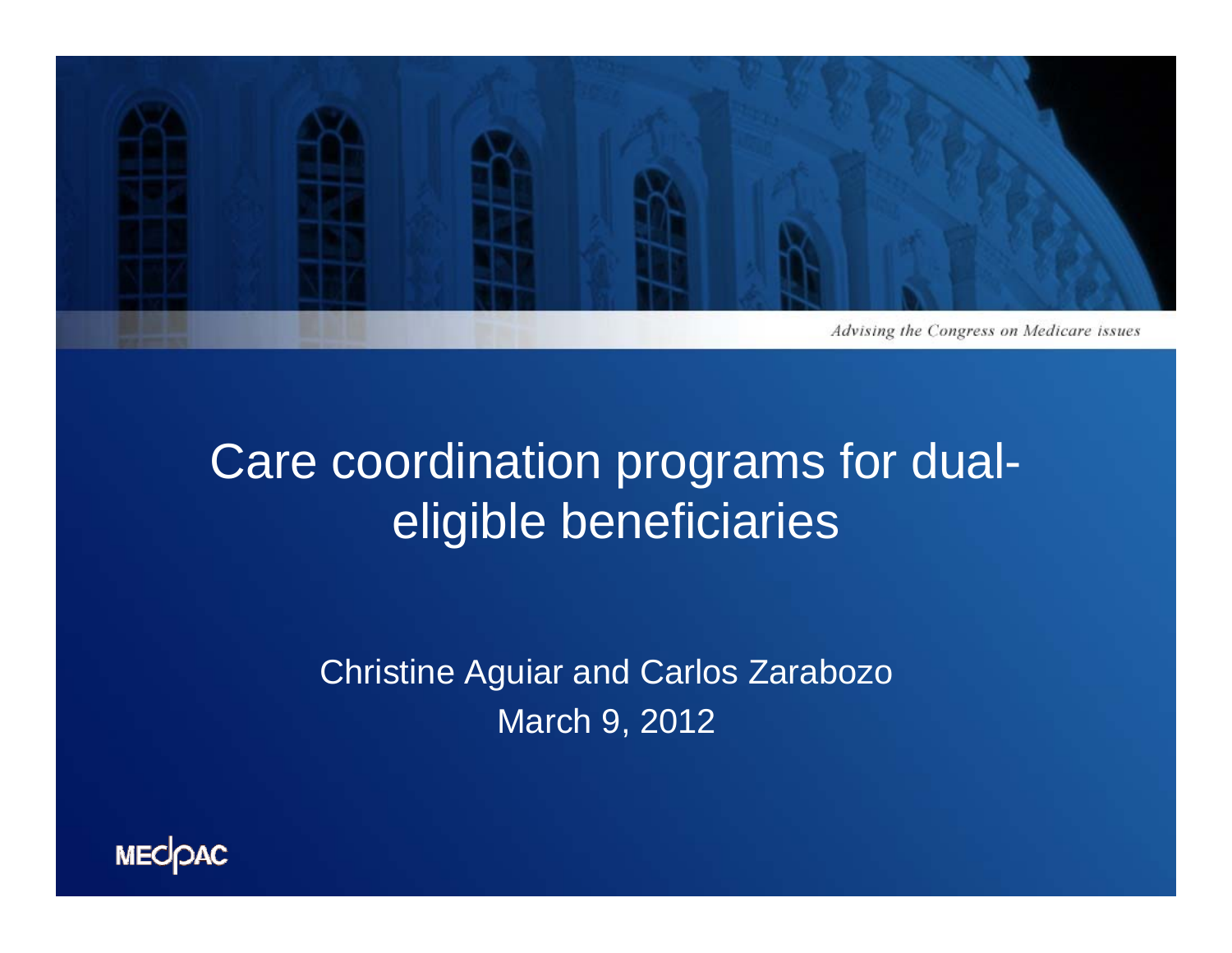#### Overview of today's presentation

#### $\blacksquare$ D-SNPs and FIDE-SNPs

- **Background**
- **Quality of care**
- Medicare payments
- **Extension of PACE flexibility to cover non-clinical benefits**
- **E** Likelihood of expansion
- CMS financial alignment demonstrations
- $\Box$ Issues to explore moving forward

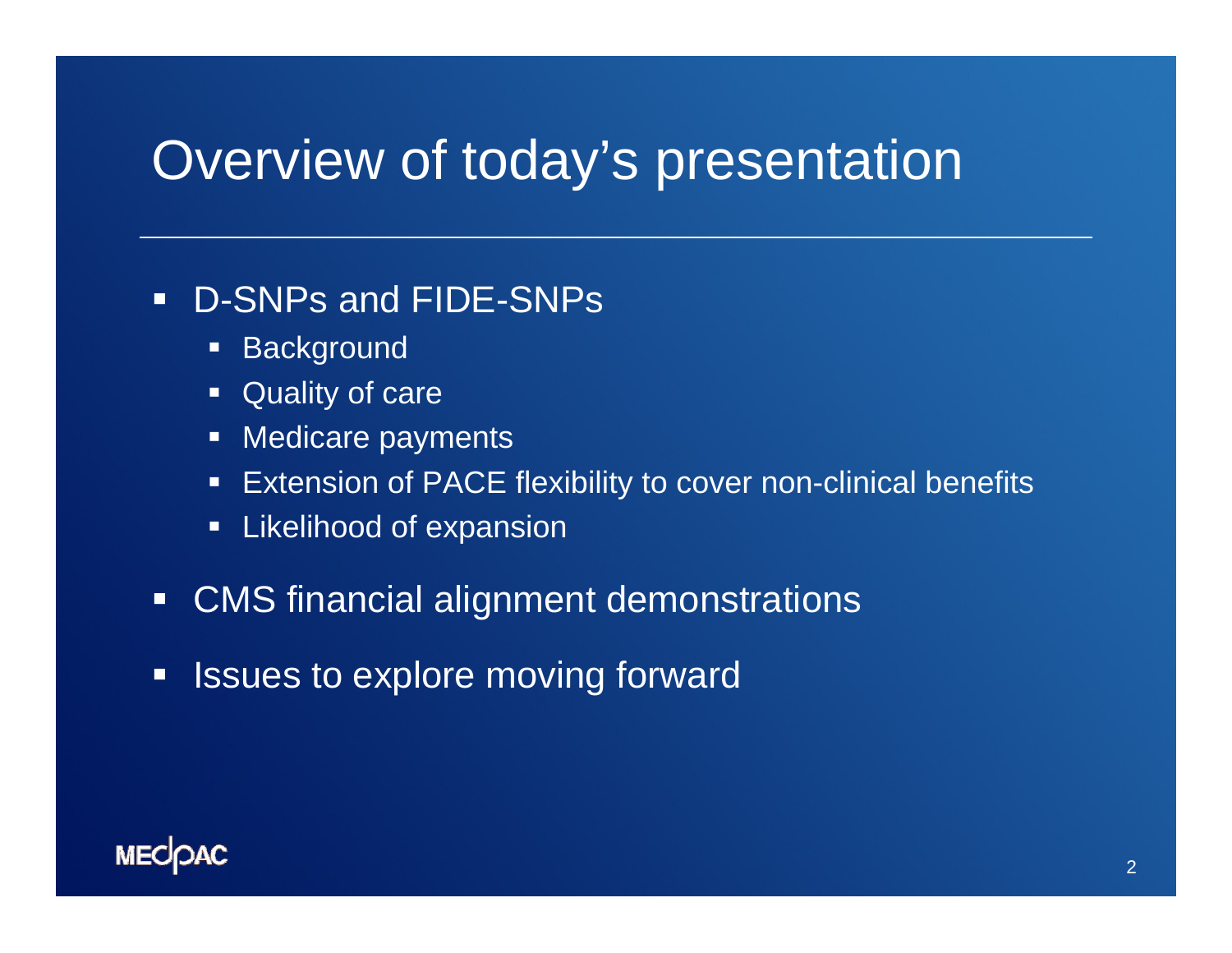## Background on D-SNPs and FIDE-**SNPs**

#### $\Box$ D-SNPs

- Type of MA special needs plan that only enrolls duals
- Considered integrated care programs only if cover Medicaid benefits
- Must have a state contract by 2013, but contract does not have to cover Medicaid benefits
- Over 300 D-SNPs; enroll about 1.16 million beneficiaries\*

#### FIDE-SNPs

- **Subset of D-SNPs**
- Have state contracts to cover all long-term care services
- Fewer than 20 plans; account for about 2% of all duals enrolled in D-SNPs\*\*

\*Source: February 2012 SNP comprehensive report from CMS

3

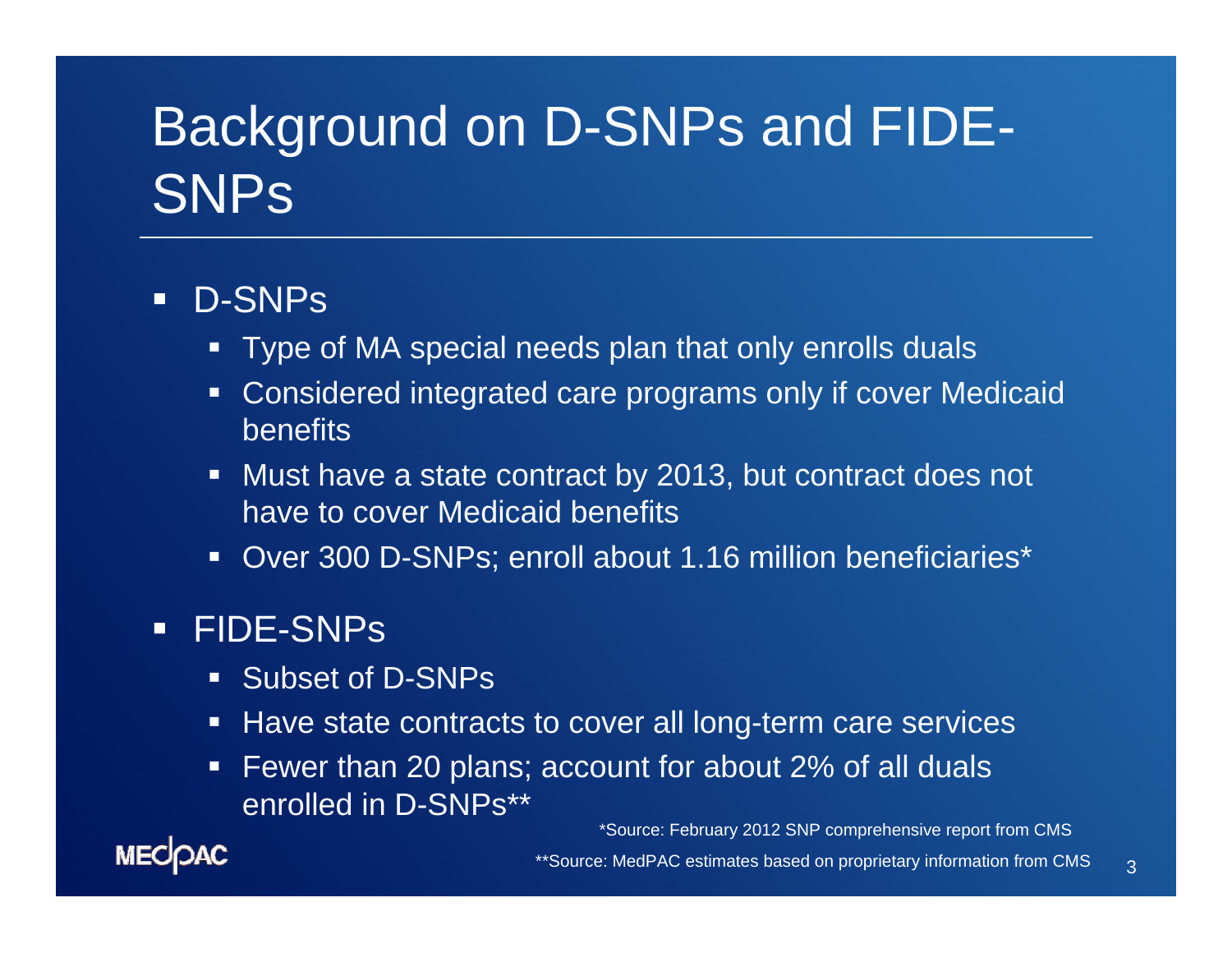#### Not clear whether D-SNPs and FIDE-SNPs offer better quality of care than FFS

 $\blacksquare$  Limited number of available measures and unable to compare SNPs to FFS on majority of measures

#### D-SNPs

- **HEDIS measures** 
	- Can only use a proxy method to compare to non-SNPs
	- Results are mixed; D-SNPs generally perform more poorly
- CAHPS person-level data
	- No difference for influenza vaccination rates among D-SNPs, duals in FFS, and duals in non-SNP MA plans

#### FIDE-SNPs

- Compared to other SNPs on SNP-specific HEDIS measures
- Generally performed better than other SNPs

**MECOAC**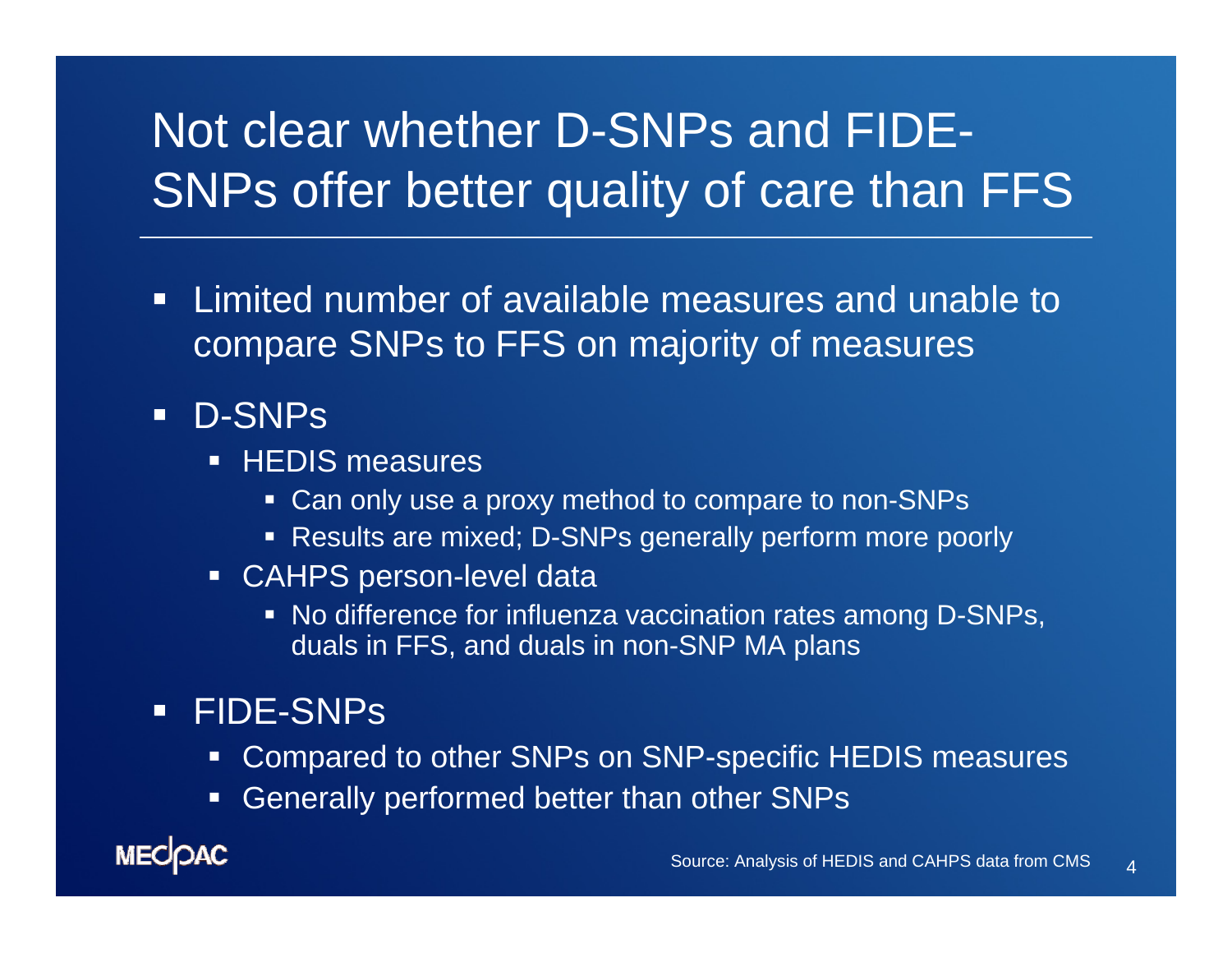# D-SNPs and FIDE-SNPs currently paid and bid higher than FFS

- Similar to MA plans in general, D-SNP and FIDE-SNP payments exceed FFS (estimated to be paid between 10-12% above FFS in 2012)
- Risk-adjusted 2012 Medicare A/B bids between 4-8% above FFS
- Not clear if these plans can provide A/B services below FFS

Source: MedPAC analysis based on MA bid data from CMS. Estimates are risk-adjusted weighted plan averages and are compared to risk-adjusted fee-for-service

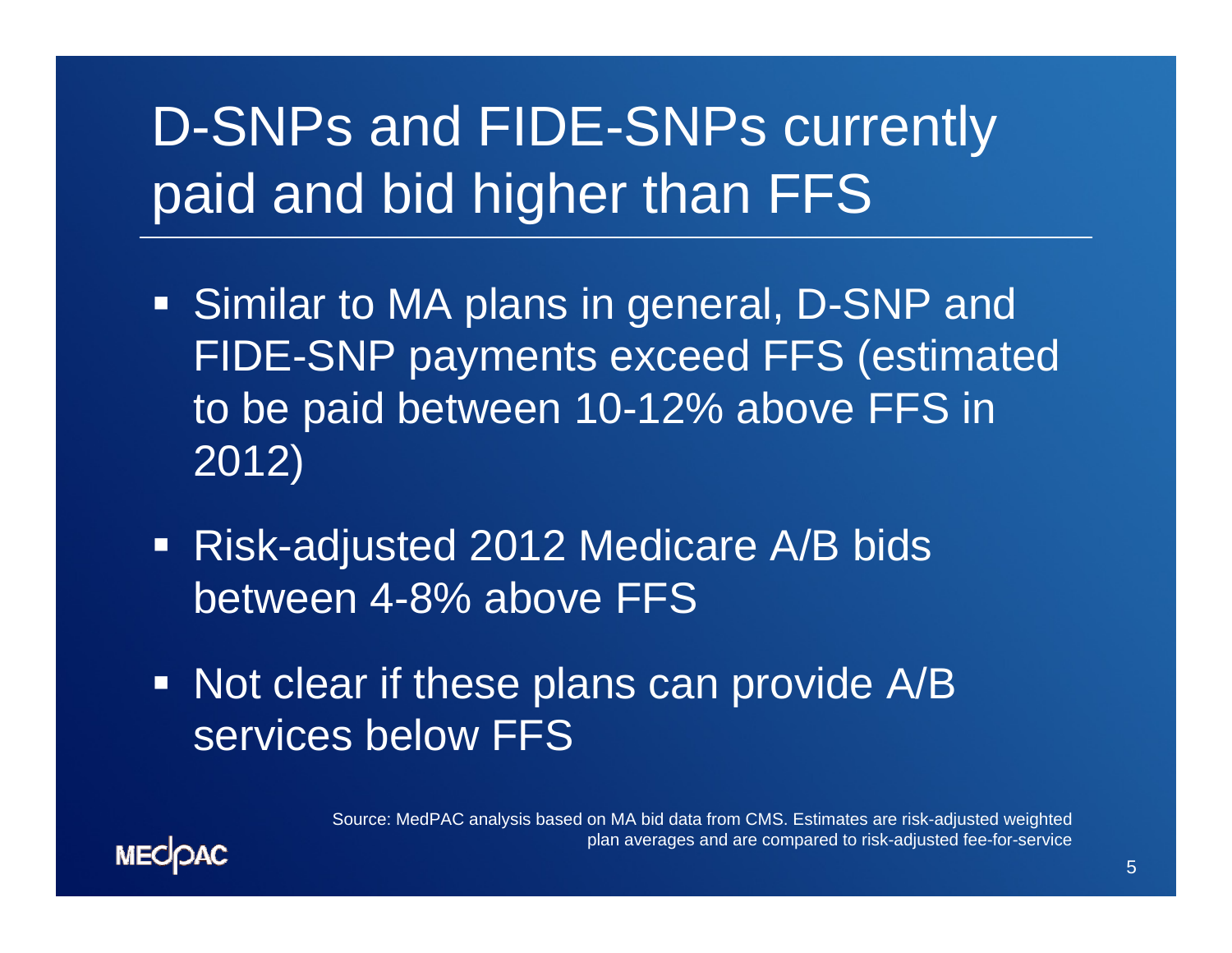## Extension of PACE flexibility to cover non-clinical services

- **Should this flexibility be extended and if so,** how?
	- **Flexibility with entire Medicare payment or with the** difference between the bid and the benchmark
- Which plans should be given the flexibility?
	- High quality plans only
	- FIDE-SNPs only
	- **FIDE-SNPs and D-SNPs that partially integrate** long-term care services

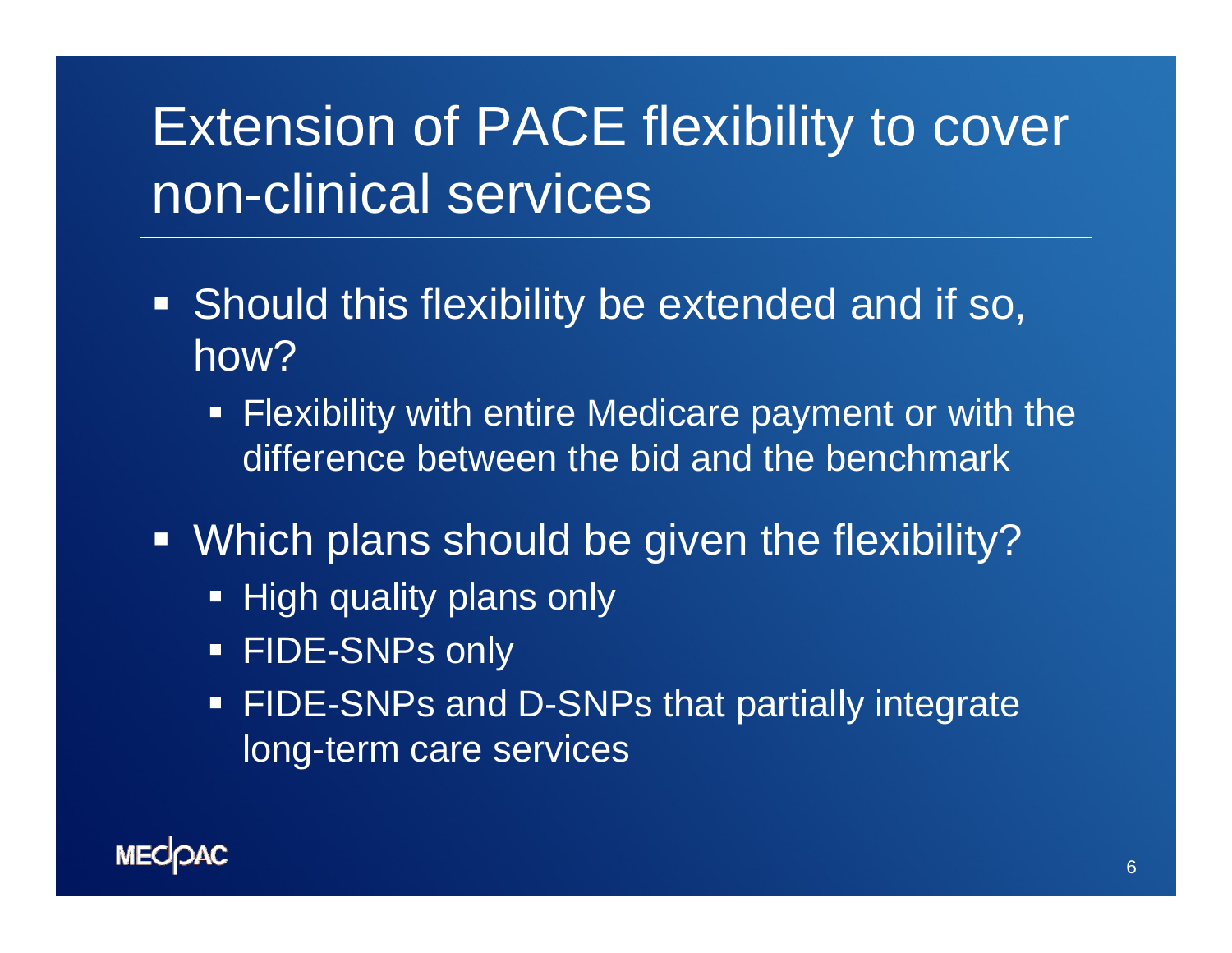# Wide expansion of D-SNPs and FIDE-SNPs could be challenging

- **Inconclusive results on quality of care**
- **Higher Medicare spending raises the** question of whether they should be expanded under current payment system
- **Expansion of FIDE-SNPs limited by number** of states that contract with plans for all Medicaid benefits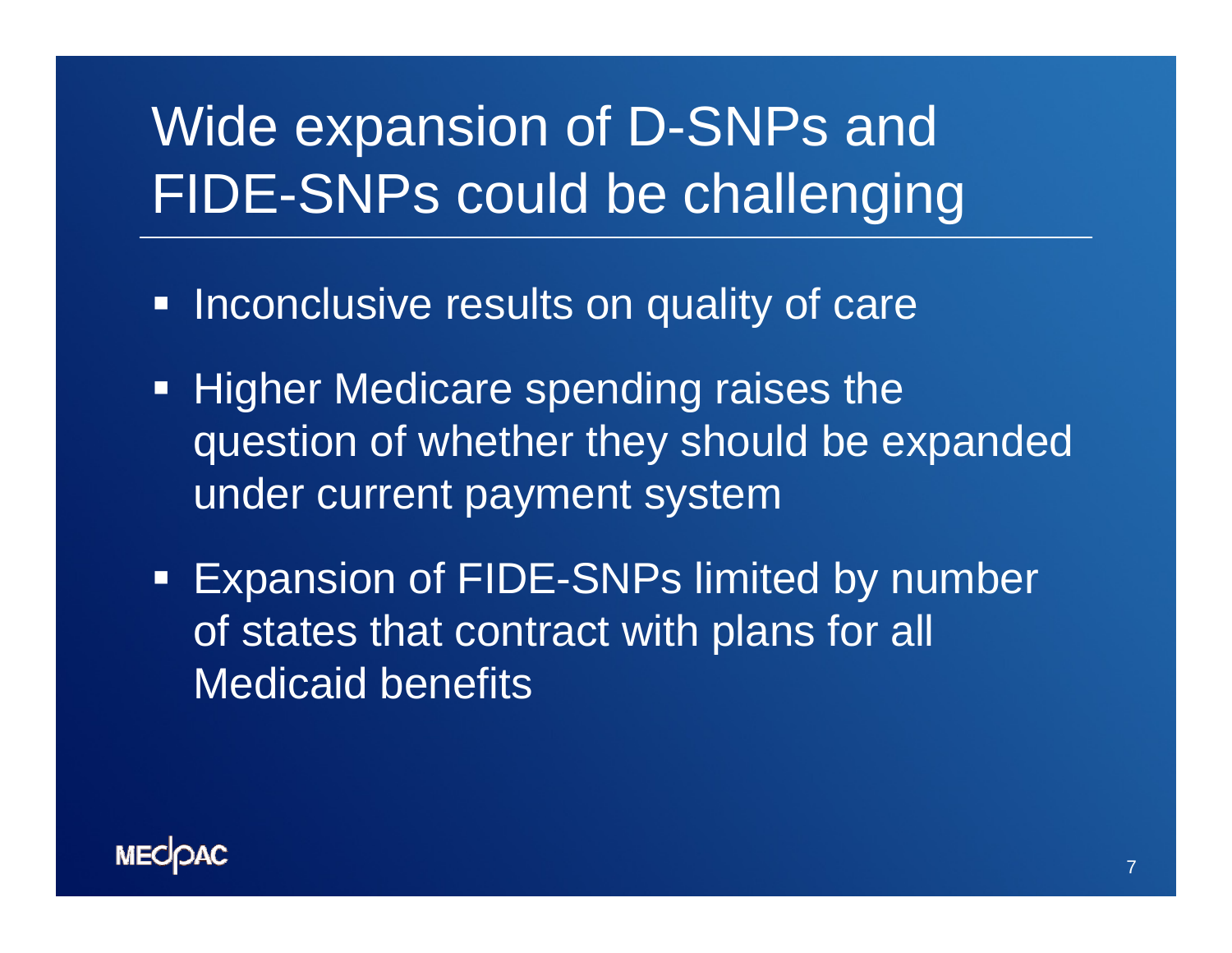## Elements of these plans can be incorporated into other programs

- Key care coordination elements of D-SNPs and FIDE-SNPs could be incorporated into larger scale programs:
	- **B** Assessing patient risk
	- $\blacksquare$ Developing an individualized care plan
	- **Conducting medication reconciliation**
	- $\blacksquare$ Guiding enrollees through transitions in care
	- $\blacksquare$ Establishing medical advice that is available 24/7
	- $\blacksquare$ Maintaining regular contact with enrollees
	- Maintaining a centralized electronic health record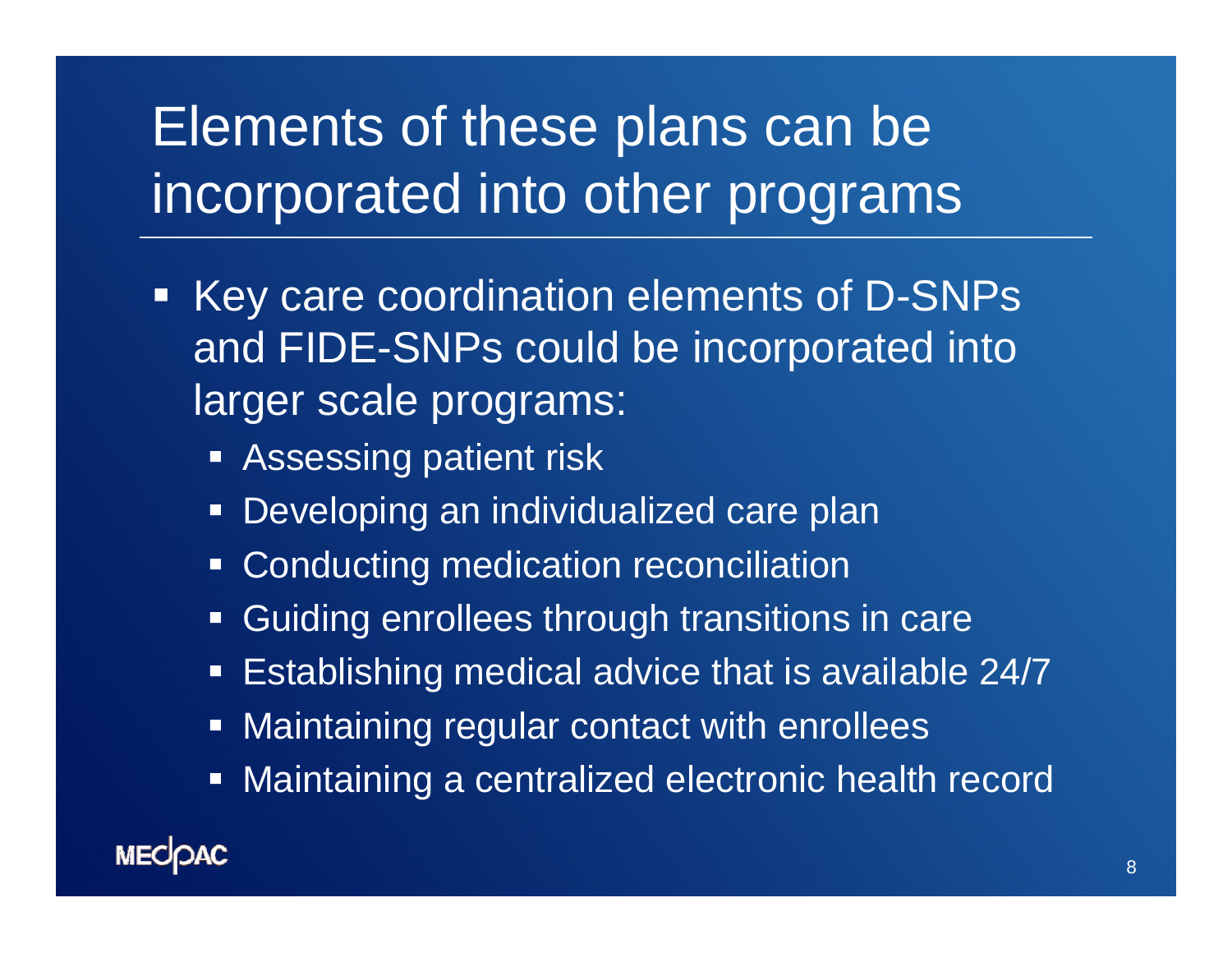## Overview of CMS financial alignment demonstrations

#### o Capitated model

- 3-way contract between CMS, a state, and a health plan
- Medicare rates to be based on FFS and MA spending within a state
- **Intention is to set Medicare and Medicaid rates at a level that** provides for upfront savings to both programs
- Health plans may be permitted to use Medicare funds to cover Medicaid services
- **Nanaged FFS model** 
	- States finance care coordination for duals within FFS
	- States can share in Medicare savings produced by the program if they meet a quality threshold

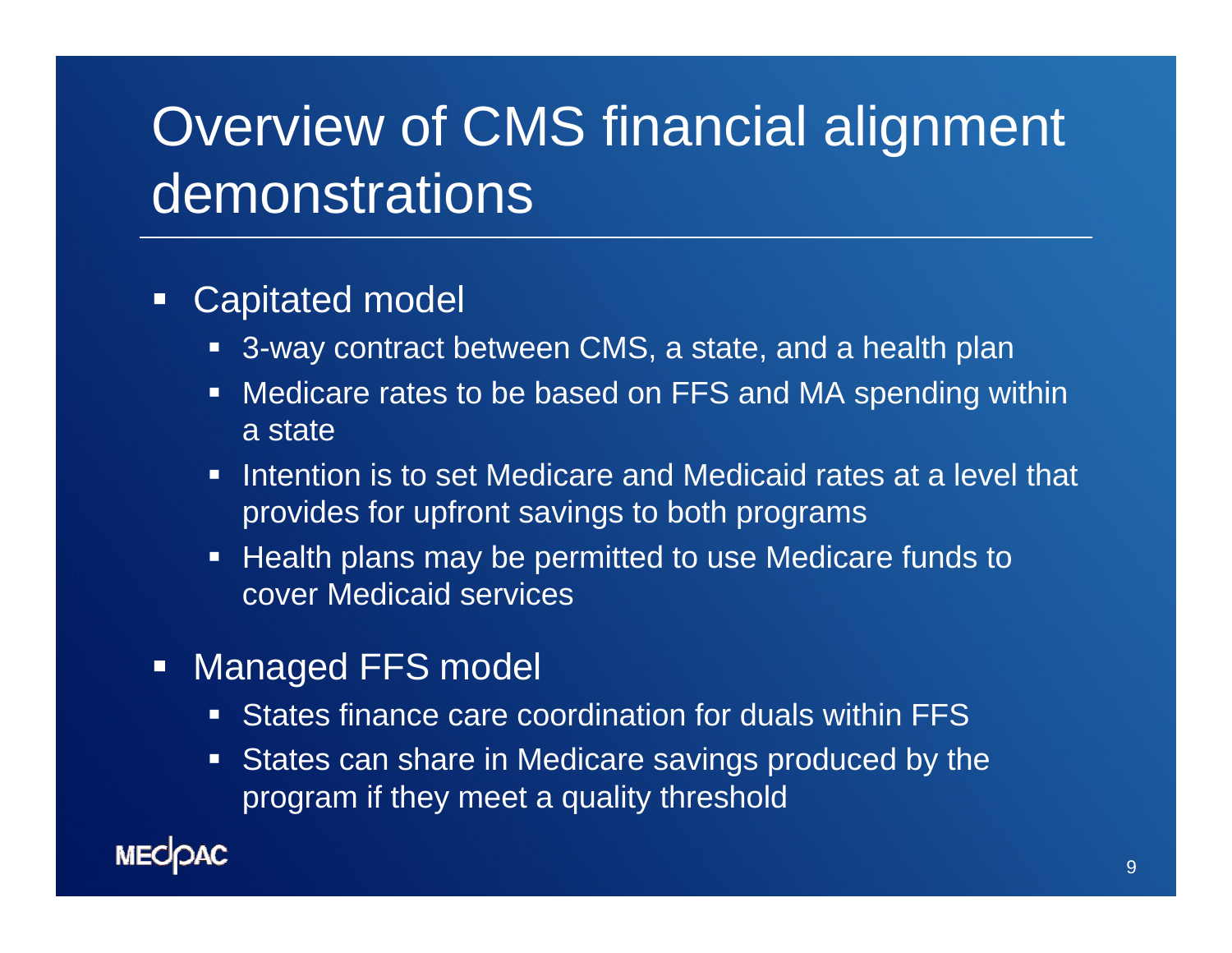# Framework for possible directions moving forward

| Improve existing<br>programs                     | <b>D-SNPs and FIDE-SNPs</b><br>$\bullet$<br><b>CMS</b> demonstrations<br>$\bullet$                                                  |
|--------------------------------------------------|-------------------------------------------------------------------------------------------------------------------------------------|
| <b>Issues related to</b><br>program<br>expansion | Care management of disabled beneficiaries<br>$\bullet$<br><b>PACE</b> without walls<br>$\bullet$<br>Opt-out enrollment<br>$\bullet$ |
| Broad issue of<br>bifurcated<br>payment system   | <b>Medicare or Medicaid assumes financial</b><br>$\bullet$<br>responsibility for all benefits                                       |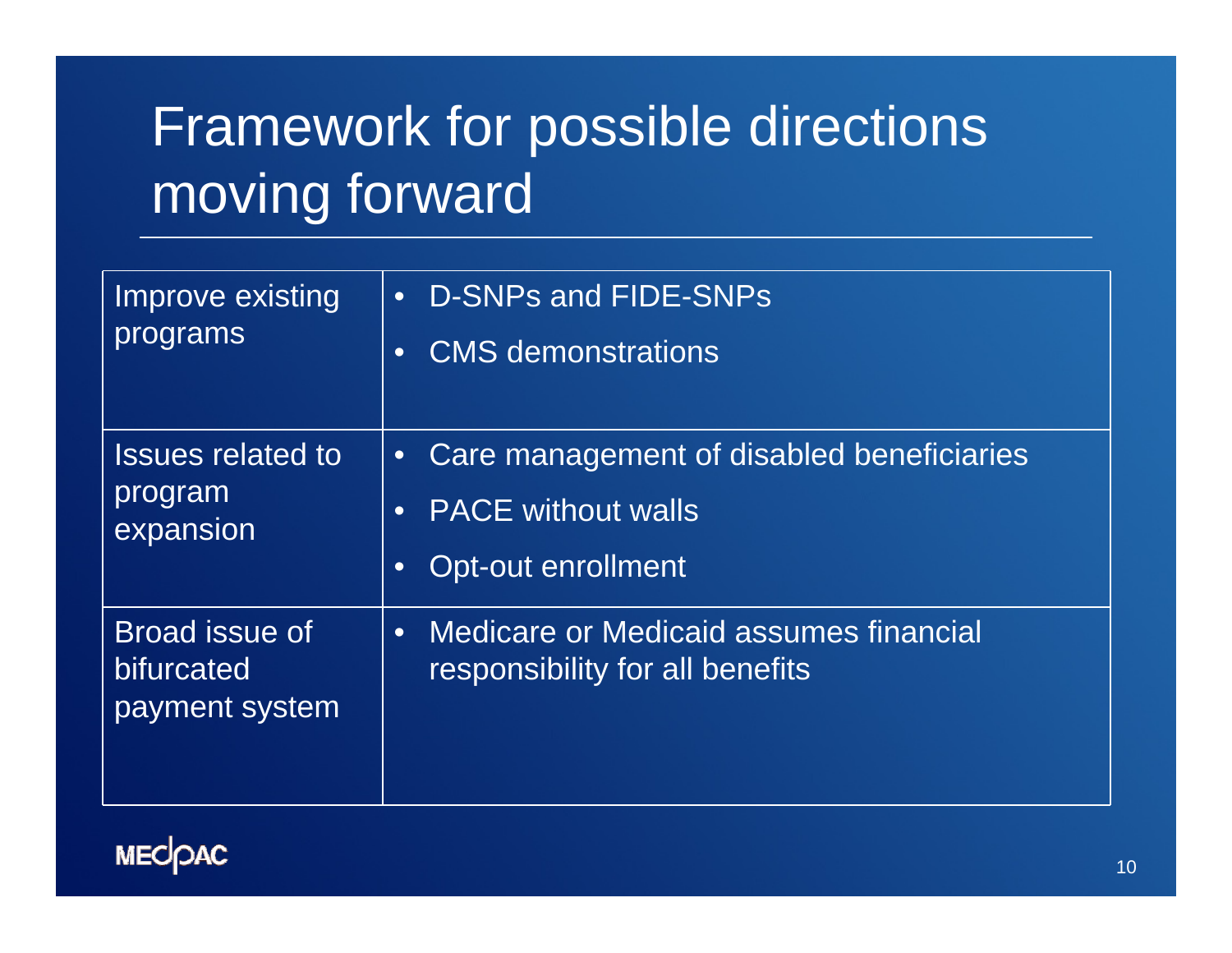# Explore remaining issues with D-SNPs and FIDE-SNPs

- **Define criteria to be a FIDE-SNP, e.g., should it** include plans that partially integrate long-term care?
- $\blacksquare$  Determine if flexibility to use Medicare dollars to cover non-clinical services should be extended
- **Explore changes to the payment system and** alternative payment systems
- **Continue analyzing improvements to risk-adjustment** system
- **Analyze improvements to quality reporting MECOAC**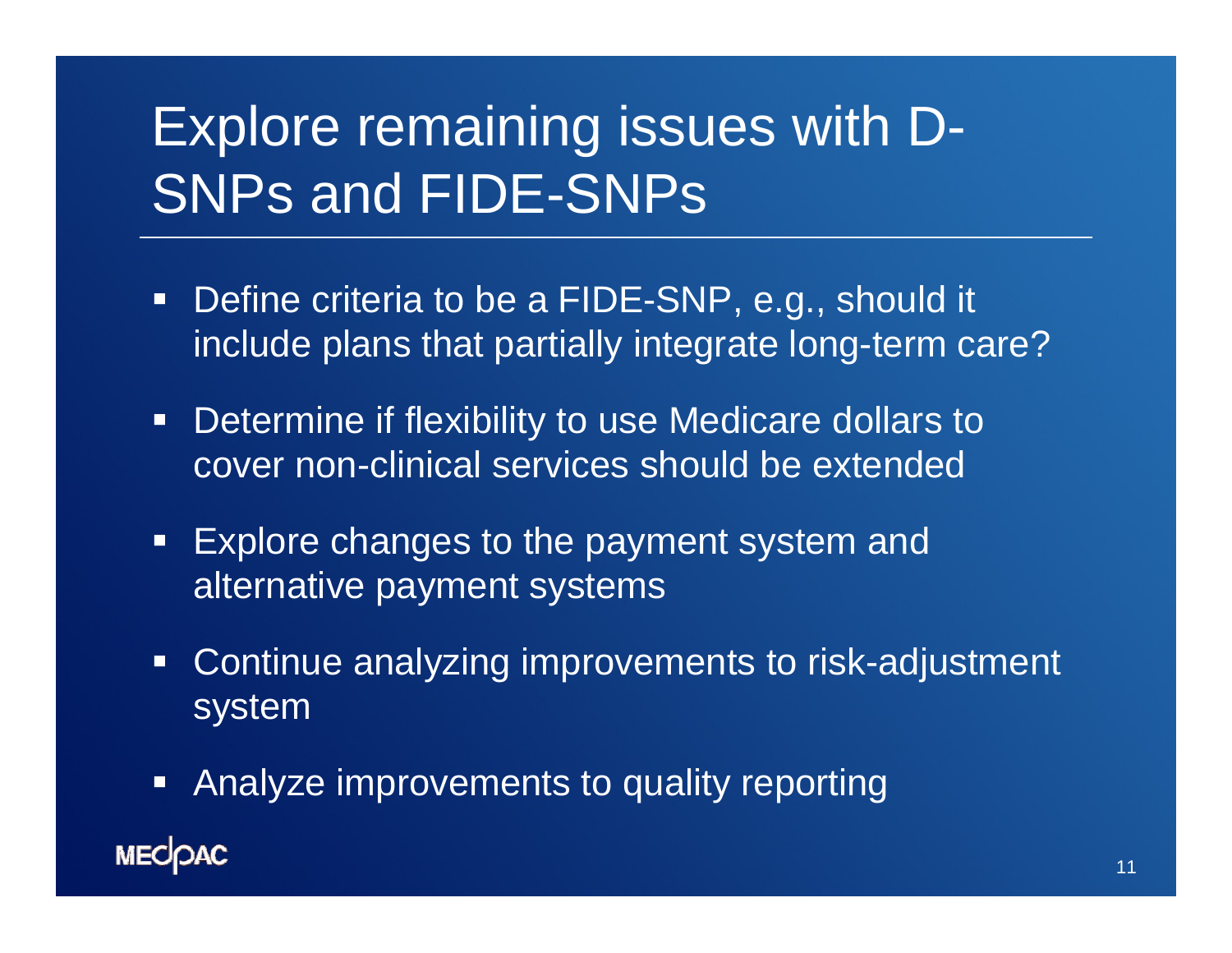## Address outstanding issues with CMS demonstrations

#### $\Box$ Comment on Medicare savings

- How can Medicare savings be generated?
- **Should the capitation rates be adjusted to achieve savings?**
- **Should states share in the Medicare savings?**
- **Should the beneficiary benefit from the savings?**
- Explore how Medicare payments should be risk-adjusted
- $\Box$  Explore quality and cost data that should be collected

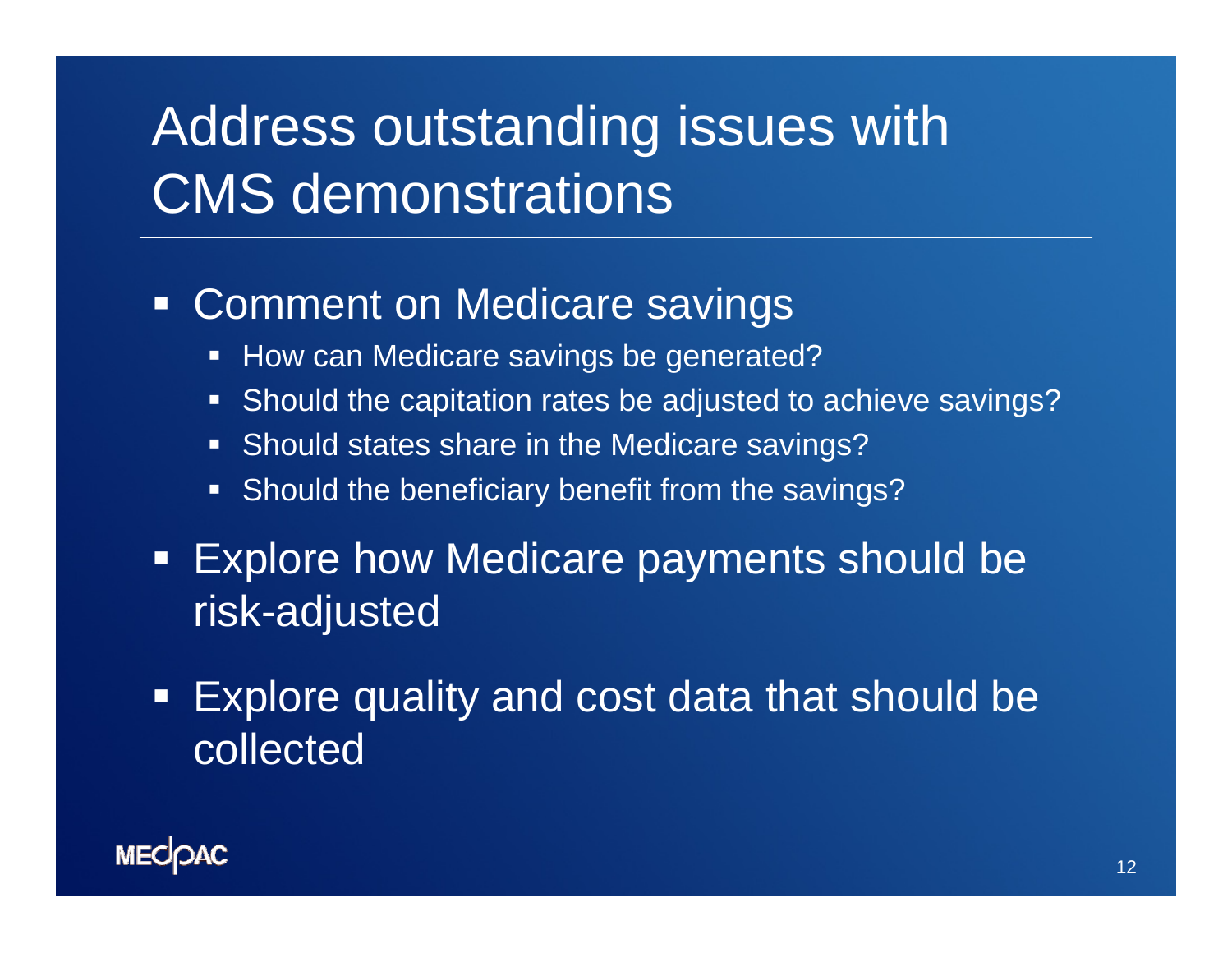## Explore other issues related to program expansion

- **If Identify care management needs of the disabled** population (physically disabled, developmentally disabled, and severely mentally ill)
- $\Box$ Further analyze the "PACE without walls" concept
- $\Box$ Develop an opt-out enrollment strategy

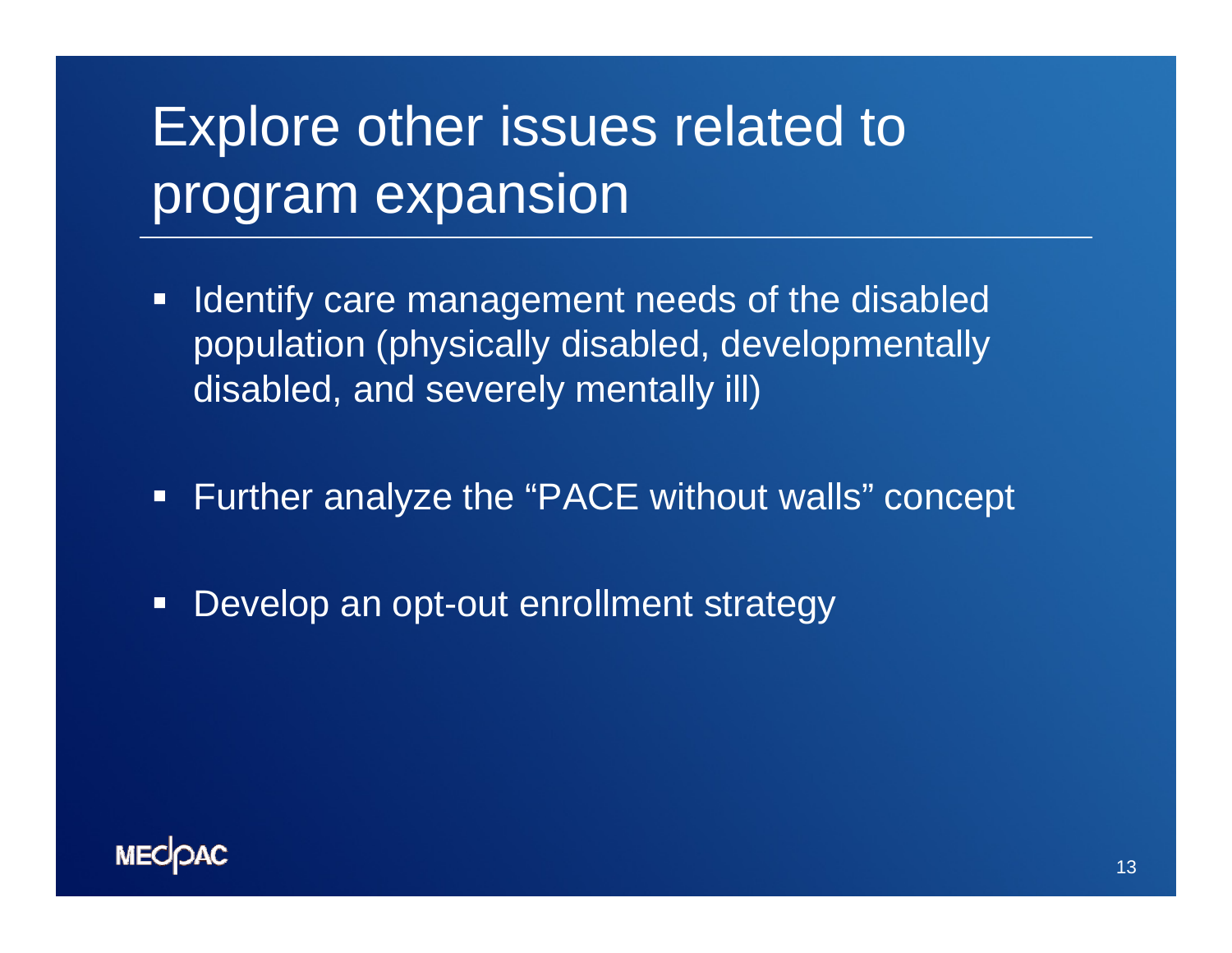# Address broad issue of bifurcated payment systems

- $\blacksquare$  Explore whether Medicare or Medicaid should assume financial responsibility for all duals' services
- **Address the many issues that would be implicated if** one program was financially responsible for all duals' services